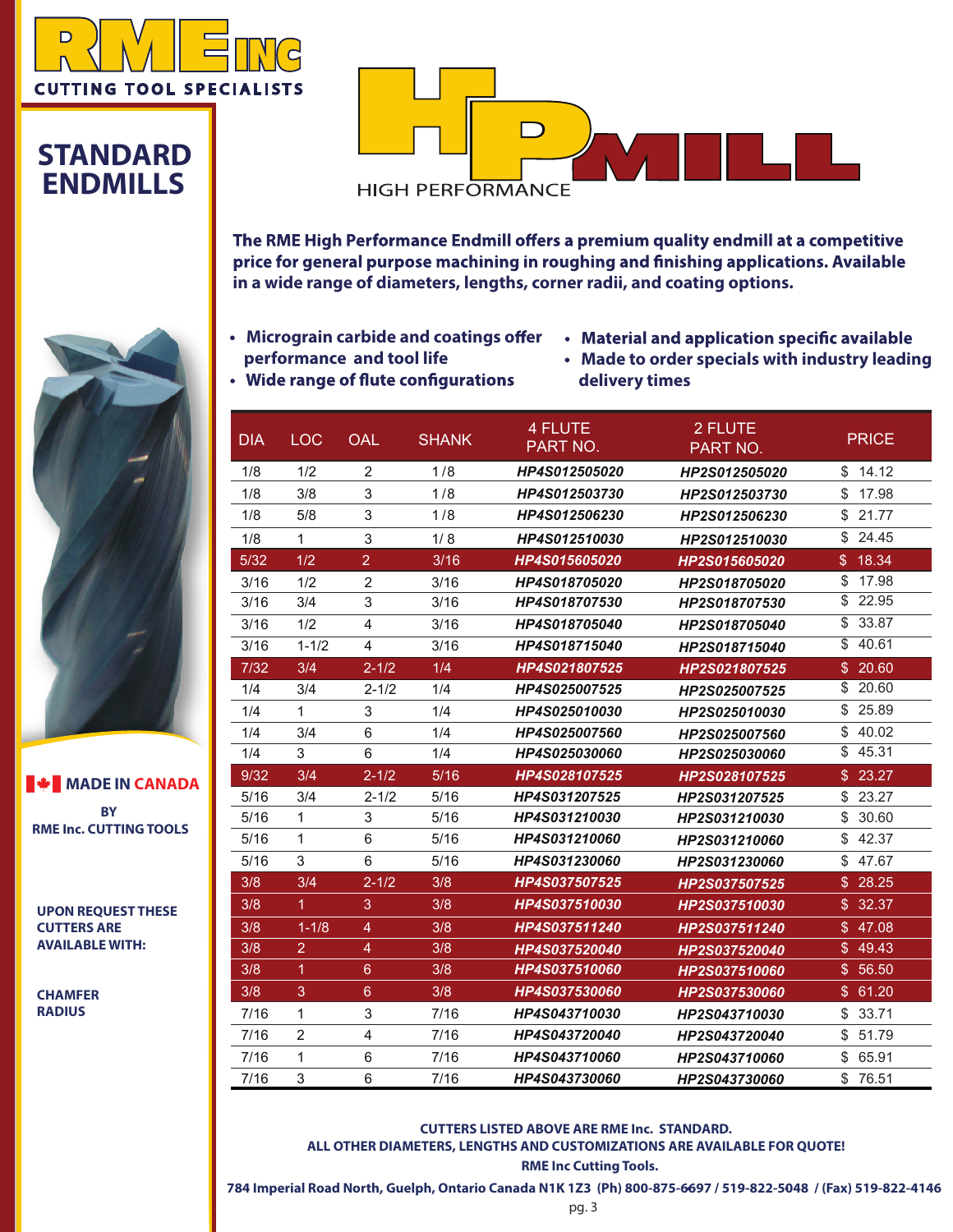

#### **STANDARD ENDMILLS**

**CHAMFER RADIUS**



The RME High Performance Endmill offers a premium quality endmill at a competitive price for general purpose machining in roughing and finishing applications. Available **in a wide range of diameters, lengths, corner radii, and coating options.**

- **Micrograin carbide and coatings offer performance and tool life** • Wide range of flute configurations
- Material and application specific available
- **Made to order specials with industry leading delivery times**

| $\mathbf{D}$ | $\overline{1}$ | $\bigcap$ $\bigcap$ |  |
|--------------|----------------|---------------------|--|

|                                                 | <b>DIA</b> | <b>LOC</b>              | <b>OAL</b>     | <b>SHANK</b> | 4 FLUTE<br>PART NO. | 2 FLUTE<br>PART NO. | <b>PRICE</b>             |
|-------------------------------------------------|------------|-------------------------|----------------|--------------|---------------------|---------------------|--------------------------|
|                                                 | 1/2        | 1                       | 3              | 1/2          | HP4S050010030       | HP2S050010030       | \$34.72                  |
|                                                 | 1/2        | $1 - 1/2$               | 4              | 1/2          | HP4S050015040       | HP2S050015040       | \$<br>51.79              |
|                                                 | 1/2        | 2                       | 4              | 1/2          | HP4S050020040       | HP2S050020040       | \$<br>56.50              |
|                                                 | 1/2        | 1                       | 6              | 1/2          | HP4S050010060       | HP2S050010060       | \$<br>70.62              |
|                                                 | 1/2        | $2 - 1/2$               | 6              | 1/2          | HP4S050025060       | HP2S050025060       | 82.39<br>\$              |
|                                                 | 1/2        | 3                       | 6              | 1/2          | HP4S050030060       | HP2S050030060       | \$87.10                  |
|                                                 | 9/16       | 1                       | $3 - 1/2$      | 9/16         | HP4S056210035       | HP2S056210035       | \$52.97                  |
|                                                 | 9/16       | $1 - 1/4$               | $6^{\circ}$    | 9/16         | HP4S056212560       | HP2S056212560       | \$94.16                  |
|                                                 | 9/16       | 3                       | 6              | 9/16         | HP4S056230060       | HP2S056230060       | \$103.58                 |
|                                                 | 5/8        | 2                       | 4              | 5/8          | HP4S062520040       | HP2S062520040       | 70.62<br>\$              |
|                                                 | 5/8        | $1 - 1/4$               | 6              | 5/8          | HP4S062512560       | HP2S062512560       | \$<br>105.93             |
|                                                 | 5/8        | 3                       | 6              | 5/8          | HP4S062530060       | HP2S062530060       | 129.47<br>\$             |
|                                                 | 5/8        | $3 - 1/8$               | 6              | 5/8          | HP4S062531260       | HP2S062531260       | \$147.13                 |
|                                                 | 3/4        | $\overline{2}$          | $\overline{4}$ | 3/4          | HP4S075020040       | HP2S075020040       | \$103.58                 |
| <b>WE MADE IN CANADA</b>                        | 3/4        | $1 - 3/8$               | $6^{\circ}$    | 3/4          | HP4S075013760       | HP2S075013760       | 164.78<br>$\mathbb{S}^-$ |
| <b>BY</b>                                       | 3/4        | $2 - 1/4$               | 6              | 3/4          | HP4S075022560       | HP2S075022560       | \$170.67                 |
| <b>RME Inc. CUTTING TOOLS</b>                   | 3/4        | 3                       | $6^{\circ}$    | 3/4          | HP4S075030060       | HP2S075030060       | \$176.55                 |
|                                                 | 3/4        | 4                       | $6\phantom{1}$ | 3/4          | HP4S075040060       | HP2S075040060       | \$202.44                 |
|                                                 | 1          | $\overline{\mathbf{c}}$ | 4              | 1            | HP4S100020040       | HP2S100020040       | 164.78<br>\$             |
|                                                 | 1          | 3                       | 5              | 1            | HP4S100030050       | HP2S100030050       | \$<br>288.37             |
| <b>UPON REQUEST THESE</b><br><b>CUTTERS ARE</b> | 1          | $1 - 3/8$               | 6              | 1            | HP4S100013760       | HP2S100013760       | 282.48<br>\$             |
| <b>AVAILABLE WITH:</b>                          | 1          | 3                       | 6              |              | HP4S100030060       | HP2S100030060       | \$<br>300.14             |
|                                                 | 1          | 4                       | 6              | 1            | HP4S100040060       | HP2S100040060       | \$323.68                 |
| <b>CHAMFER</b>                                  |            | 5                       | 7              |              | HP4S100050070       | HP2S100050070       | \$423.72                 |
|                                                 |            |                         |                |              |                     |                     |                          |

**CUTTERS LISTED ABOVE ARE RME Inc. STANDARD. ALL OTHER DIAMETERS, LENGTHS AND CUSTOMIZATIONS ARE AVAILABLE FOR QUOTE!** 

**RME Inc Cutting Tools.** 

**784 Imperial Road North, Guelph, Ontario Canada N1K 1Z3 (Ph) 800-875-6697 / 519-822-5048 / (Fax) 519-822-4146**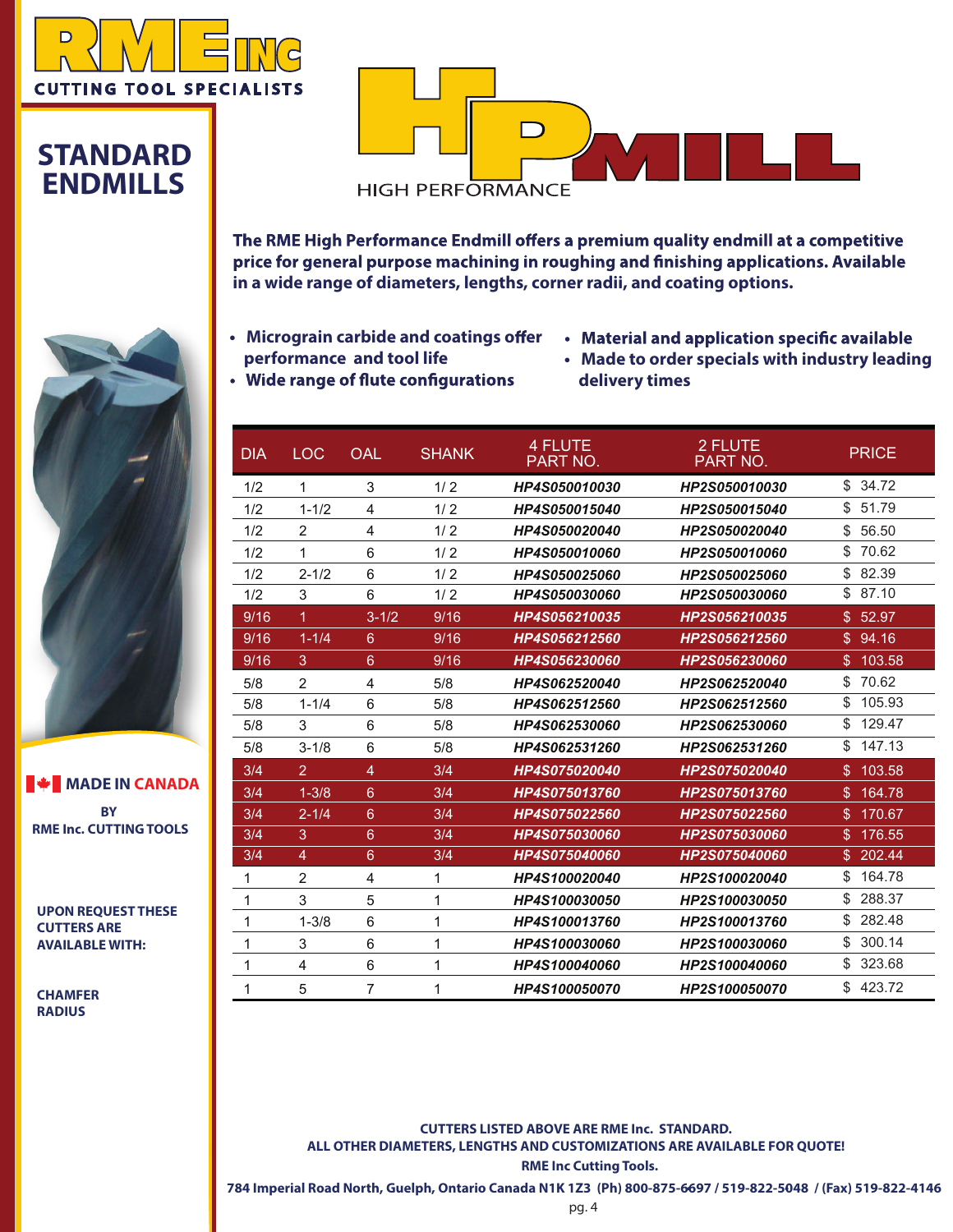

## **BALLNOSE STANDARD**



The RME High Performance Endmill offers a premium quality endmill at a competitive price for general purpose machining in roughing and finishing applications. Available **in a wide range of diameters, lengths, corner radii, and coating options.**

- **Micrograin carbide and coatings offer performance and tool life** • Wide range of flute configurations
- Material and application specific available
- **Made to order specials with industry leading delivery times**

| <b>DIA</b> | <b>LOC</b>           | <b>OAL</b>               | <b>SHANK</b> | <b>4 FLUTE</b><br><b>PART NO.</b> | 2 FLUTE<br>PART NO. | <b>PRICE</b>            |
|------------|----------------------|--------------------------|--------------|-----------------------------------|---------------------|-------------------------|
| 1/8        | 1/2                  | 2                        | 1/8          | HP4B012505020                     | HP2B012505020       | \$15.30                 |
| 1/8        | 3/8                  | 3                        | 1/8          | HP4B012503730                     | HP2B012503730       | \$<br>19.42             |
| 1/8        | 5/8                  | 3                        | 1/8          | HP4B012506230                     | HP2B012506230       | \$<br>26.80             |
| 1/8        | $\mathbf{1}$         | 3                        | 1/8          | HP4B012510030                     | HP2B012510030       | 29.43<br>\$             |
| $5/32$     | 1/2                  | $\overline{2}$           | 3/16         | <b>HP4B015605020</b>              | HP2B015605020       | 22.06<br>\$             |
| 3/16       | 1/2                  | $\overline{2}$           | 3/16         | HP4B018705020                     | HP2B018705020       | \$<br>19.42             |
| 3/16       | 3/4                  | 3                        | 3/16         | HP4B018707530                     | HP2B018707530       | 25.89<br>\$             |
| 3/16       | 1/2                  | 4                        | 3/16         | HP4B018705040                     | HP2B018705040       | \$<br>40.02             |
| 3/16       | $1 - 1/2$            | 4                        | 3/16         | HP4B018715040                     | HP2B018715040       | \$<br>48.04             |
| $7/32$     | 3/4                  | $2 - 1/2$                | 1/4          | HP4B021807525                     | HP2B021807525       | \$22.10                 |
| 1/4        | 3/4                  | $2 - 1/2$                | 1/4          | HP4B025007525                     | HP2B025007525       | \$<br>22.10             |
| 1/4        | $\mathbf{1}$         | 3                        | 1/4          | HP4B025010030                     | HP2B025010030       | \$<br>30.60             |
| 1/4        | 3/4                  | 6                        | 1/4          | HP4B025007560                     | HP2B025007560       | \$<br>42.69             |
| 1/4        | 3                    | 6                        | 1/4          | HP4B025030060                     | HP2B025030060       | \$<br>51.79             |
| 9/32       | 3/4                  | $2 - 1/2$                | 5/16         | HP4B028107525                     | HP2B028107525       | 24.72<br>\$             |
| 5/16       | 3/4                  | $2 - 1/2$                | 5/16         | HP4B031207525                     | HP2B031207525       | 24.72<br>\$             |
| 5/16       | $\mathbf{1}$         | 3                        | 5/16         | HP4B031210030                     | HP2B031210030       | \$<br>35.31             |
| 5/16       | $\mathbf{1}$         | 6                        | 5/16         | HP4B031210060                     | HP2B031210060       | \$<br>45.05             |
| 5/16       | $\overline{3}$       | 6                        | 5/16         | HP4B031230060                     | HP2B031230060       | \$<br>54.14             |
| 3/8        | 3/4                  | $2 - 1/2$                | 3/8          | <b>HP4B037507525</b>              | HP2B037507525       | \$.<br>32.37            |
| 3/8        | $\blacktriangleleft$ | 3                        | 3/8          | HP4B037510030                     | HP2B037510030       | 38.84<br>\$             |
| 3/8        | $1 - 1/8$            | $\overline{\mathcal{A}}$ | 3/8          | HP4B037511240                     | HP2B037511240       | $\mathfrak{L}$<br>49.43 |
| 3/8        | $\overline{2}$       | 4                        | 3/8          | HP4B037520040                     | HP2B037520040       | 54.14<br>\$.            |
| 3/8        | 1                    | 6                        | 3/8          | HP4B037510060                     | HP2B037510060       | \$61.20                 |
| 3/8        | 3                    | 6                        | 3/8          | <b>HP4B037530060</b>              | HP2B037530060       | \$<br>65.91             |
| 7/16       | $\mathbf{1}$         | 3                        | 7/16         | HP4B043710030                     | HP2B043710030       | \$<br>37.45             |
| 7/16       | $\overline{2}$       | 4                        | 7/16         | HP4B043720040                     | HP2B043720040       | \$<br>58.26             |
| 7/16       | $\mathbf{1}$         | 6                        | 7/16         | HP4B043710060                     | HP2B043710060       | \$.<br>77.68            |
| 7/16       | 3                    | 6                        | 7/16         | HP4B043730060                     | HP2B043730060       | 83.57<br>\$.            |

**CUTTERS LISTED ABOVE ARE RME Inc. STANDARD. ALL OTHER DIAMETERS, LENGTHS AND CUSTOMIZATIONS ARE AVAILABLE FOR QUOTE!** 

**RME Inc Cutting Tools.** 

**784 Imperial Road North, Guelph, Ontario Canada N1K 1Z3 (Ph) 800-875-6697 / 519-822-5048 / (Fax) 519-822-4146** 

**BY RME Inc. CUTTINGTOOLS MADE IN CANADA** 

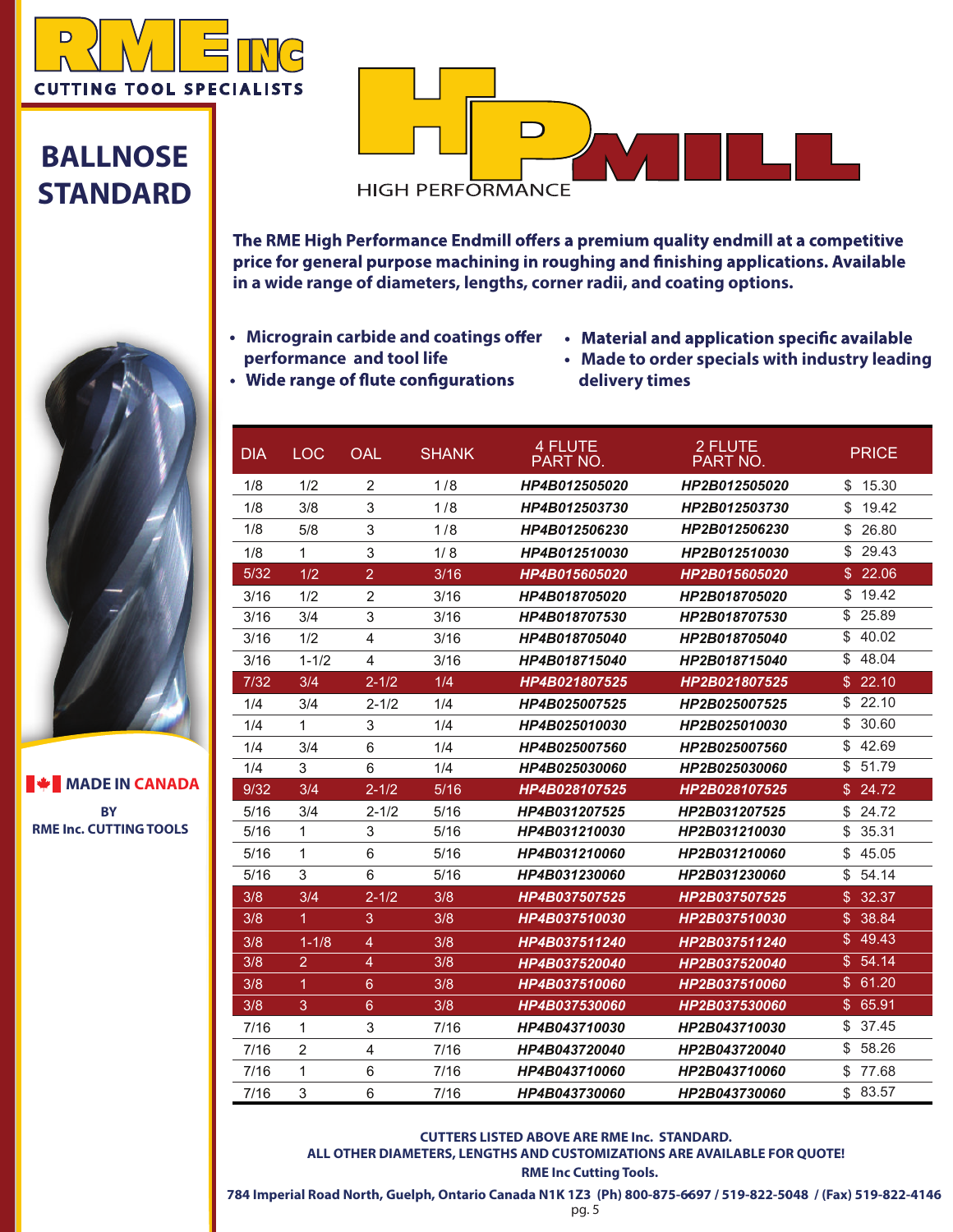

## **BALLNOSE STANDARD**

**BY RME Inc. CUTTINGTOOLS**

**MADE IN CANADA** 



The RME High Performance Endmill offers a premium quality endmill at a competitive price for general purpose machining in roughing and finishing applications. Available **in a wide range of diameters, lengths, corner radii, and coating options.**

- **•** Micrograin carbide and coatings offer **performance and tool life**
- Material and application specific available
- **• Made to order specials with industry leading delivery times**
- Wide range of flute configurations

| <b>DIA</b> | <b>LOC</b>     | <b>OAL</b>      | <b>SHANK</b> | <b>4 FLUTE</b><br>PART NO. | 2 FLUTE<br>PART NO. | <b>PRICE</b>             |
|------------|----------------|-----------------|--------------|----------------------------|---------------------|--------------------------|
| 1/2        | 1              | 3               | 1/2          | HP4B050010030              | HP2B050010030       | 38.84<br>\$              |
| 1/2        | $1 - 1/2$      | 4               | 1/2          | HP4B050015040              | HP2B050015040       | \$<br>58.85              |
| 1/2        | 2              | 4               | 1/2          | HP4B050020040              | HP2B050020040       | \$<br>61.20              |
| 1/2        | 1              | 6               | 1/2          | HP4B050010060              | HP2B050010060       | \$<br>87.10              |
| 1/2        | $2 - 1/2$      | 6               | 1/2          | HP4B050025060              | HP2B050025060       | \$<br>88.28              |
| 1/2        | 3              | 6               | 1/2          | HP4B050030060              | HP2B050030060       | \$<br>91.81              |
| 9/16       | $\mathbf{1}$   | $3 - 1/2$       | 9/16         | HP4B056210035              | HP2B056210035       | 58.26<br>\$              |
| 9/16       | $1 - 1/4$      | 6               | 9/16         | HP4B056212560              | HP2B056212560       | 103.58<br>\$.            |
| 9/16       | 3              | $6\phantom{1}$  | 9/16         | HP4B056230060              | HP2B056230060       | 111.82<br>\$             |
| 5/8        | $\overline{2}$ | 4               | 5/8          | HP4B062520040              | HP2B062520040       | \$<br>77.68              |
| 5/8        | $1 - 1/4$      | 6               | 5/8          | HP4B062512560              | HP2B062512560       | \$<br>115.35             |
| 5/8        | 3              | 6               | 5/8          | HP4B062530060              | HP2B062530060       | \$<br>136.53             |
| 5/8        | $3 - 1/8$      | 6               | 5/8          | HP4B062531260              | HP2B062531260       | 158.90<br>\$             |
| 3/4        | $\overline{2}$ | $\overline{4}$  | 3/4          | HP4B075020040              | HP2B075020040       | \$<br>110.64             |
| 3/4        | $1 - 3/8$      | $6^{\circ}$     | 3/4          | HP4B075013760              | HP2B075013760       | \$<br>182.44             |
| 3/4        | $2 - 1/4$      | $6\overline{6}$ | 3/4          | HP4B075022560              | HP2B075022560       | 188.32<br>\$.            |
| 3/4        | 3              | $6\overline{6}$ | 3/4          | HP4B075030060              | HP2B075030060       | $\mathfrak{L}$<br>194.21 |
| 3/4        | $\overline{4}$ | $6\overline{6}$ | 3/4          | HP4B075040060              | HP2B075040060       | \$<br>211.86             |
| 1          | 2              | 4               | 1            | HP4B100020040              | HP2B100020040       | \$<br>175.37             |
| 1          | 3              | 5               | 1            | HP4B100030050              | HP2B100030050       | \$.<br>300.14            |
| 1          | $1 - 3/8$      | 6               | 1            | HP4B100013760              | HP2B100013760       | \$<br>294.25             |
| 1          | 3              | 6               | 1            | HP4B100030060              | HP2B100030060       | \$<br>311.91             |
| 1          | 4              | 6               | 1            | HP4B100040060              | HP2B100040060       | \$<br>335.45             |
| 1          | 5              | $\overline{7}$  | 1            | HP4B100050070              | HP2B100050070       | \$<br>454.32             |

**CUTTERS LISTED ABOVE ARE RME Inc. STANDARD. ALL OTHER DIAMETERS, LENGTHS AND CUSTOMIZATIONS ARE AVAILABLE FOR QUOTE!** 

**RME Inc Cutting Tools.** 

**784 Imperial Road North, Guelph, Ontario Canada N1K 1Z3 (Ph) 800-875-6697 / 519-822-5048 / (Fax) 519-822-4146**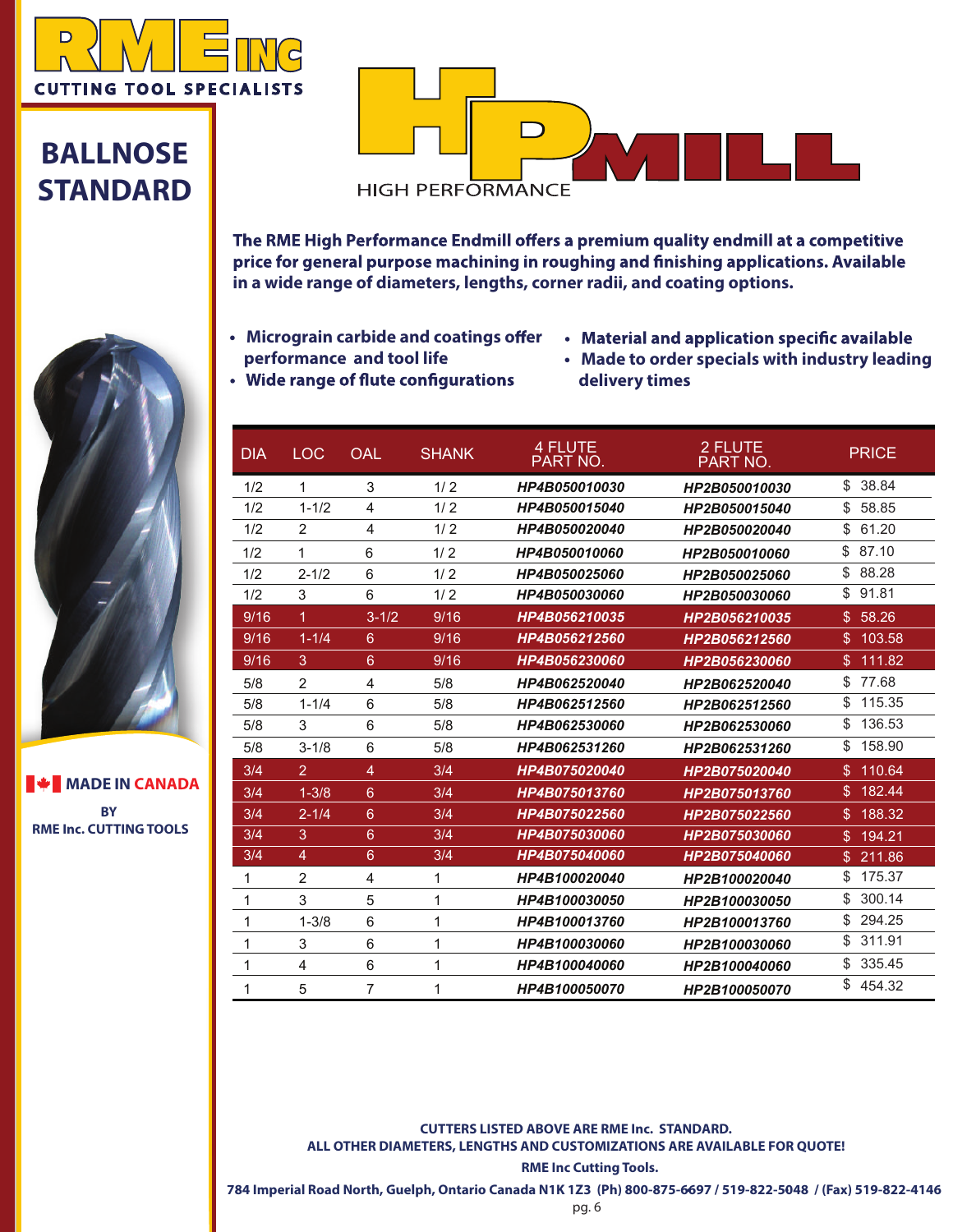

### **METRIC STANDARD**

# **HIGH PERFORMANCE**

 $\Box$ 

The RME High Performance Endmill offers a premium quality endmill at a competitive price for general purpose machining in roughing and finishing applications. Available **in a wide range of diameters, lengths, corner radii, and coating options.**

- **performance and tool life**<br>• Wide range of flute configurations
- Micrograin carbide and coatings offer Material and application specific available
	- **Made to order specials with industry leading delivery times**
- 



**BY BY RME Inc. CUTTINGTOOLS RME Inc. CUTTINGTOOLS MADE IN CANADA MADE IN CANADA**

**UPON REQUEST THESE UPON REQUEST THESE CUTTERS ARE CUTTERS ARE AVAILABLE WITH: AVAILABLE WITH:** 

**CHAMFER CHAMFER RADIUS RADIUS**

| DIA   | <b>LOC</b>  | OAL         | <b>SHANK</b> | 4 FLUTE<br>PART NO.   | 2 FLUTE<br>PART NO.          | <b>PRICE</b> |
|-------|-------------|-------------|--------------|-----------------------|------------------------------|--------------|
| 3MM   | 12MM        | 50MM        | 3MM          | HPM4S030012050        | HPM2S030012050               | \$<br>16.21  |
| 3MM   | 15MM        | 64MM        | змм          | <b>HPM4S030015064</b> | <b>HPM2S030015064</b>        | \$<br>17.98  |
| 3MM   | 19MM        | 76MM        | 3MM          | HPM4S030019076        | HPM2S030019076               | \$<br>21.51  |
| 3.5MM | 12MM        | 50MM        | 4MM          | <b>HPM4S035012050</b> | <b>HPM2S035012050</b>        | \$<br>16.21  |
| 3.5MM | 15MM        | 64MM        | 4MM          | HPM4S035015064        | HPM2S035015064               | \$<br>17.98  |
| 4MM   | 12MM        | 50MM        | 4MM          | <b>HPM4S040012050</b> | <b>HPM2S040012050</b>        | 16.21<br>\$. |
| 4MM   | 15MM        | 64MM        | 4MM          | HPM4S040015064        | HPM2S040015064               | \$<br>17.98  |
| 4MM   | 19MM        | 76MM        | 4MM          | HPM4S040019076        | <i><b>HPM2S040019076</b></i> | \$21.51      |
| 4.5MM | 12MM        | 50MM        | 5MM          | <b>HPM4S045012050</b> | <b>HPM2S045012050</b>        | 17.98<br>\$  |
| 4.5MM | 15MM        | 64MM        | 5MM          | <b>HPM4S045015064</b> | <b>HPM2S045015064</b>        | \$20.60      |
| 5MM   | 12MM        | 50MM        | 5MM          | <b>HPM4S050012050</b> | HPM2S050012050               | \$<br>17.98  |
| 5MM   | 15MM        | 64MM        | 5MM          | <b>HPM4S050015064</b> | <b>HPM2S050015064</b>        | \$<br>20.60  |
| 5.5MM | 19MM        | 64MM        | 6MM          | HPM4S055019064        | HPM2S055019064               | \$<br>20.60  |
| 5.5MM | 25MM        | 76MM        | 6MM          | <b>HPM4S055025076</b> | <b>HPM2S055025076</b>        | \$25.89      |
| 6MM   | 19MM        | 64MM        | 6MM          | HPM4S060019064        | HPM2S060019064               | 20.60<br>\$  |
| 6MM   | 25MM        | <b>76MM</b> | 6MM          | HPM4S060025076        | HPM2S060025076               | \$<br>25.89  |
| 6MM   | 50MM        | 100MM       | 6MM          | <b>HPM4S060050100</b> | <i><b>HPM2S060050100</b></i> | \$<br>37.66  |
| 8MM   | 19MM        | 64MM        | 8MM          | HPM4S080019064        | HPM2S080019064               | \$<br>27.39  |
| 8MM   | 25MM        | 76MM        | 8MM          | <b>HPM4S080025076</b> | HPM2S080025076               | \$<br>31.19  |
| 8MM   | 50MM        | 100MM       | 8MM          | <b>HPM4S080050100</b> | <b>HPM2S080050100</b>        | \$<br>40.02  |
| 10MM  | 19MM        | 64MM        | 10MM         | <b>HPM4S100019064</b> | <i>HPM2S100019064</i>        | 32.96<br>\$  |
| 10MM  | 25MM        | 76MM        | 10MM         | HPM4S100025076        | <i><b>HPM2S100025076</b></i> | \$<br>40.02  |
| 10MM  | 50MM        | 100MM       | 10MM         | <b>HPM4S100050100</b> | <i><b>HPM2S100050100</b></i> | \$47.08      |
| 12MM  | 25MM        | 76MM        | 12MM         | HPM4S120025076        | HPM2S120025076               | \$<br>38.84  |
| 12MM  | 38MM        | 100MM       | 12MM         | HPM4S120038100        | HPM2S120038100               | \$<br>51.79  |
| 12MM  | 50MM        | 127MM       | 12MM         | <b>HPM4S120050127</b> | <b>HPM2S120050127</b>        | \$<br>64.74  |
| 14MM  | 48MM        | 100MM       | 14MM         | <b>HPM4S140048100</b> | <b>HPM2S140048100</b>        | \$ 72.97     |
| 14MM  | <b>76MM</b> | 152MM       | 14MM         | HPM4S140076152        | HPM2S140076152               | 108.28<br>\$ |
| 16MM  | 48MM        | 100MM       | 16MM         | <b>HPM4S160048100</b> | <b>HPM2S160048100</b>        | \$<br>91.81  |
| 16MM  | 76MM        | 152MM       | 16MM         | HPM4S160076152        | HPM2S160076152               | \$<br>153.01 |
| 18MM  | 48MM        | 100MM       | 18MM         | HPM4S180048100        | <b>HPM2S180048100</b>        | \$<br>105.93 |
| 18MM  | 76MM        | 152MM       | 18MM         | <b>HPM4S180076152</b> | <b>HPM2S180076152</b>        | 170.67<br>\$ |

**CUTTERS LISTED ABOVE ARE RME Inc. STANDARD. ALL OTHER DIAMETERS, LENGTHS AND CUSTOMIZATIONS ARE AVAILABLE FOR QUOTE!** 

**RME Inc Cutting Tools.** 

**784 Imperial Road North, Guelph, Ontario Canada N1K 1Z3 (Ph) 800-875-6697 / 519-822-5048 / (Fax) 519-822-4146** 

pg. 7